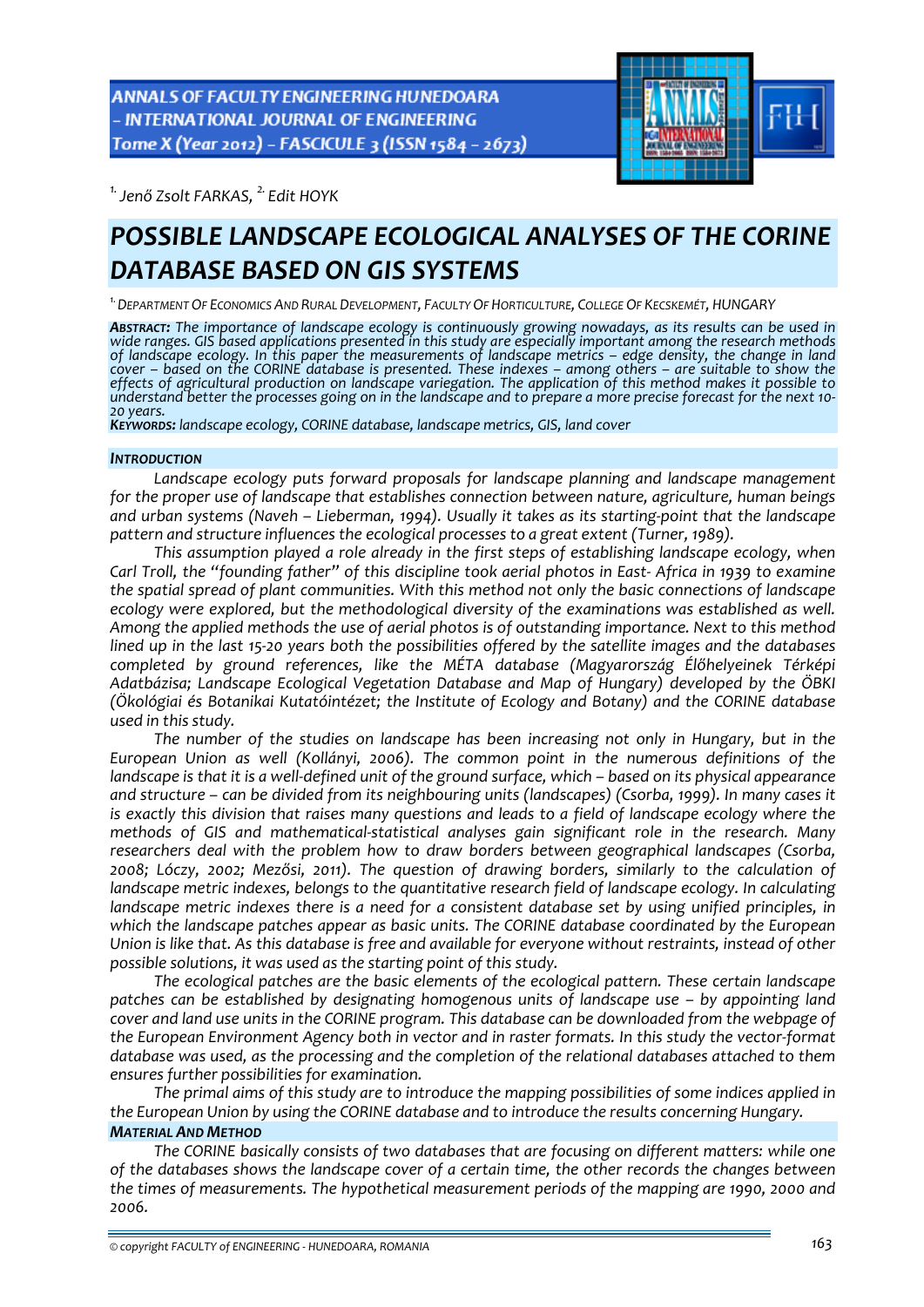*When preparing landscape ecological analyses it is of primary importance to designate properly‐* sized investigation units. In this case, due to the scale of the CORINE database and the characteristics of its procession (the minimal size of the mapping unit is 25 ha) and due to the results of other examinations, the ideal size of the smallest cells still analysable is  $3 \times 3$  km. At the same time in England, *the country that has the strongest tradition in Europe regarding the evaluation of the landscape* character, data-collection is carried out in every 5 or 6 years based on  $a$  5 x 5 km grid. After preparing the "trail" map representing the changes of land cover, it was decided that the 5 x 5 km grid would be *used in this study as well. The changes of edge density were also projected on this grid.*

*The edge density index shows the length between the edges of the various land cover patches*

*projected to a reference territory. The more "compact" – homogeneous from the point of view of landscape ecological diversity and stable regarding the landscape use – the territory, the lower the index. Figure 1 shows the changes in the edge density of the landscape patches in Hungary between 2000 and 2006. The figure depicts the changes where decrease was sensed during the examined period, thus where the edge density and related to it the diversity of the various landscape patches was decreasing. This is one of the consequences of the fact that the size of the patches has been growing, which is due to the extension of the land use categories of the same classes.*





# *RESULTS AND DISCUSSION*

*The negative tendencies concern mainly the Nyírség and the Danube‐Tisza Interfluve in the Great Hungarian Plain that are large sand regions. In other words these are the territories that were partly exempted from the effects of the large‐scale agricultural production, thus the degradation of landscape was of a smaller extent here than in the other territories of the Great Hungarian Plain. At the background of the present unfavourable process are the changes in land cover that has been going on since 1990.*

*After the change of regime the crisis of agriculture and the system of compensation had its consequences on land use. The decrease in the livestock brought about the decrease of the pastures that later on made the recovery and the development of the agricultural sector impossible. Besides, due* to the fact that the wood of the forest plantations grew up, the transitional woodland-scrub territories also declined. If the data of Table 1 are examined, it becomes visible that the category of the broad*leaved forests has significantly risen, primarily due to the transformation of the transitional woodland‐ scrub territories.*

*From 1998, during the preparation phase for the EU accession – and from 2004, already as the* member of the EU – new assistance resources opened up for agriculture and later on their number also *grew. This process brought about changes in land use, the quantifiable results of which are presented in Table 2.*

|                                          |                                             | Categories in 1990           |          |                         |                                   |                      |                      |            |
|------------------------------------------|---------------------------------------------|------------------------------|----------|-------------------------|-----------------------------------|----------------------|----------------------|------------|
|                                          |                                             | Non-irrigated<br>arable land | Pastures | Broad-leaved<br>forests | Transitional<br>woodland<br>scrub | Sum<br>total<br>2000 | Sum<br>total<br>1990 | Difference |
| ۰<br>۰<br>$\circ$<br>N<br><br>Categories | Non-irrigated<br>arable land                |                              | 11938.1  | 20.9                    |                                   | 13319.9              | 9246.8               | 4073.1     |
|                                          | Pastures                                    | 3000.1                       |          |                         |                                   | 3461.9               | 13260.9              | $-9798.9$  |
|                                          | Broad-leaved<br>torests                     | 1691.7                       |          |                         | 19573.9                           | 21517.4              | 6533.5               | 14983.8    |
|                                          | Transitional<br>woodland-scrub              | 2842.0                       | 621.9    | 6495.8                  |                                   | 10678.0              | 20088.1              | $-9410.1$  |
|                                          | The change in<br>categories all<br>together | 9246.8                       | 13260.9  | 6533.5                  | 20088.1                           | 48977.1              |                      |            |

*Table 1: Change in the CORINE‐categories between 1990 and 2000 (ha)*

*Source: own calculation based on CORINE data*

*The data in the table show that while the territory of the pastures has decreased significantly, the territory of the fruit tree plantations and the broad‐leaved forests have considerably enlarged, which is partly due to the financial assistance of forestry (National Forest Program) and partly to the subventions for reconstructing plantations and for planting launched in 1998 (until 2004 this was*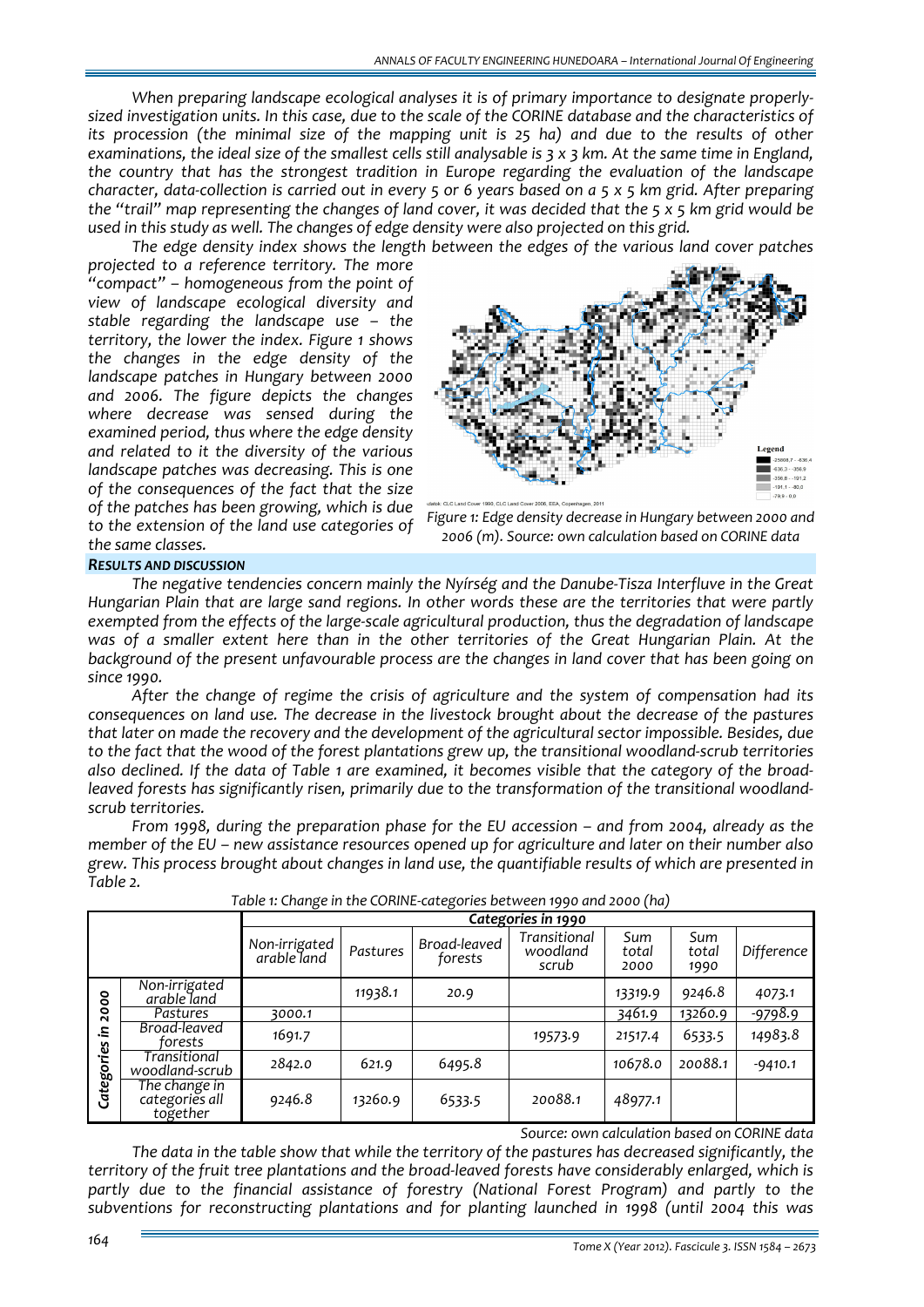*guaranteed still by the Ministry of Agriculture). Both measures concerned significantly the environmentally sensitive territories of the Nyírség and the Danube‐Tisza Interfluve. The yield of the intensive cultures grown here, that depends highly on the weather conditions, fundamentally influences the achievements of the farming activity. The profitability of farming is also determined by the small‐* sized-land structure and by the difficulties of selling the products, so the farmers on these territories try *to seize all the opportunities for their assistance (the stabilisation of their incomes). Thus the support* policies of agriculture and the related fields are able to induce a very significant change in land use in a *rather short period of time (in approximately 2‐3 years), which finally turns the development of landscape into the direction of homogenisation.*

|                    |                                             | Categories in 2000               |                                         |         |                             |                                    |                      |                      |            |
|--------------------|---------------------------------------------|----------------------------------|-----------------------------------------|---------|-----------------------------|------------------------------------|----------------------|----------------------|------------|
|                    |                                             | Non-<br>irrigated<br>arable land | Fruit trees<br>and berry<br>plantations | Pasture | Broad-<br>leaved<br>forests | Transitional<br>woodland-<br>scrub | Sum<br>total<br>2006 | Sum<br>total<br>2000 | Difference |
| Categories in 2006 | Non-irrigated<br>arable land                |                                  | 1084.3                                  | 3654.5  |                             |                                    | 4972.0               | 24997.8              | $-20025.8$ |
|                    | Fruit trees and<br>berry<br>plantations     | 9662.5                           |                                         |         |                             |                                    | 9885.6               | 1538.7               | 8346.8     |
|                    | Pasture                                     | 1999.3                           |                                         |         |                             |                                    | 2282.0               | 6056.7               | $-3774.7$  |
|                    | Broad-leaved<br>forests                     | 3106.7                           |                                         |         |                             | 12995.7                            | 16299.7              | 9083.0               | 7216.7     |
|                    | Transitional<br>woodland-scrub              | 9426.9                           |                                         | 1838.1  | 9044.1                      |                                    | 22347.6              | 13155.6              | 9192.0     |
|                    | The change in<br>categories all<br>together | 24997.8                          | 1538.7                                  | 6056.7  | 9083.0                      | 13155.6                            | 55786.9              |                      |            |

*Table 2: Change in the CORINE‐categories between 2000 and 2006 (ha)*

*Source: own calculation based on CORINE data*

*It is also important to highlight that forestation does not result in a growing of landscape ecology diversity. In contrast with the nearly natural forests that appear as heterogeneous landscape ecological patches, the planted forests increase the homogeneity. It has to be mentioned that that the majority of the planted trees are not native species but poplar trees, acacia, the European Black Pine trees, the spread of which species turns the landscape into the direction of uniformisation.*

*The change in the edge density index reveals that there is a strong relationship between landscape diversity and land cover (change). The data presenting the changes of the land cover is* summarised in Table 3. Based on this table it can be stated that these transformations do not affect a great territory, as it comprises only 7-8 % of Hungary. At the same time Figure 2 shows that the change *of landscape is highly concentrated in space, and primarily concerns the Danube‐Tisza Interfluve, the Nyírség and in a smaller extent the landscapes of the North Hungarian Mountains and the Transdanubian Mountains.*

*These processes have the slightest effect on the territory of the Plain where industrial agriculture is pursued – like the Nagykunság and the territory between the rivers Körös and Maros. Despite the process of compensation, a dualistic lad system evolved on the great part of these territories, where the newly formed economic companies and agricultural cooperatives use the vast majority ofthe landsin the large-scale land system, similar to the previous period.* 

|                                | ີ<br>້                    |                           |             |
|--------------------------------|---------------------------|---------------------------|-------------|
| Classes                        | Difference 1990-2000 (ha) | Difference 2000-2006 (ha) | Change (ha) |
| Artificial surfaces            | 3644.7                    | 15160.89                  | 18805.59    |
| Agricultural areas             | -45784.76                 | $-61732.1$                | -107516.86  |
| Forests and semi-natural areas | 33851.63                  | 43605.03                  | 77456.66    |
| Wetlands                       | 410.92                    | $-32.19$                  | 378.73      |
| Water bodies                   | 7877.51                   | 2998.31                   | 10875.82    |
| All together                   | 434336.83                 | 272768.75                 | 707105.58   |

*Table 3: Land cover change in Hungary between 1990 and 2006*

*Source: own calculation based on CORINE data*

*The change was more significant at territories with weaker production potentials, the majority of* which was mainly cultivated in labour unions. This is due to the fact that there is a so called "continuity" with the pre-1945 peasant life that could be characterised by mosaic-like land use – like the scattered *farms in Hungary. According to the studies focusing on the agriculture of the scattered farms of the* Homokhátság area, the dualistic land structure is also typical of this territory, but the average land size *of the joint ventures is much smaller than the Hungarian average (Farkas – Gaborjákné, 2006).*

*Besides the mosaic‐like landscape use, there is one more thing to be highlighted in connection* with the area of Homokhátság. The grape, as the basic plant of the "sand culture", that had a significant *role in stopping the sand movements, has nearly "disappeared" from the landscape. In numbers, this means that according to data of the Hungarian Statistical Office the size of the grape plantations has* been reduced by 15 700 ha between 1990 and 2008. This is due to the fact that the financial aids of the